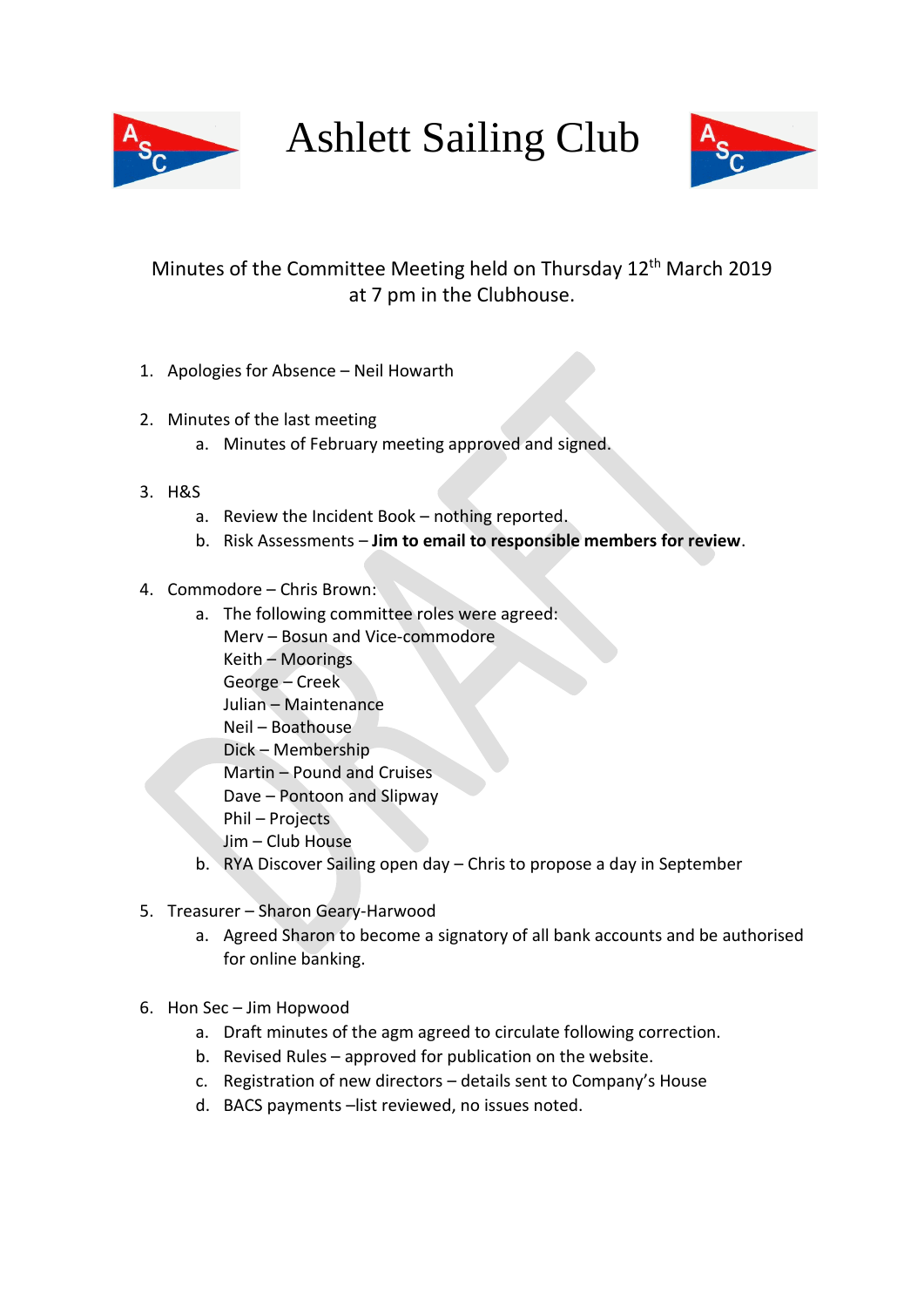- 7. Projects Phil Crossland
	- a. Jetty progress no change. Agreed documentation to be filed in the clubhouse on completion.
	- b. Tractor banksman radios. Trial still pending. (but see below)
	- c. Regatta catering Joly Sailor lined up for 22 August.
- 8. Creek Mervyn Griffiths
	- a. No progress due to poor weather.
- 9. Moorings Keith Guy-Gibbens
	- a. Three moorings refurbished (in a hail storm!)
- 10. Compound Martin Lucas
	- a. More paving slabs have arrived
	- b. Allocated 2 more spaces
	- c. 1 space left
	- d. Agreed Chris will collect scalpings and arrange a work party on  $5<sup>th</sup>$  April to repair roads in the compound
	- e. Unfit trailers being removed and cut up.
- 11. Boat House Neil Howarth
	- a. Neil will fit wheels to canoe rack.
- 12. Membership Dick Pizey
	- a. 2 new applications pending for March One requires interview and the other is for discussion at the meeting pending any further progression. Agreed not to accept member whose only interest is winter storage.
	- b. 2020 Membership cards and stickers ordered.
	- c. Renewal forms to be sent out. Process agreed with Book keeper and Treasurer.
	- d. Two coffee mornings to be targeted  $-29<sup>th</sup>$  March and 5<sup>th</sup> April to cater for physical payments.
- 13. Website
	- a. 461 visitors 2,195 pages visited
	- b. One or two members still trying to use old website password for new site reminder to be in next Newsletter
- 14. Social
	- a. BBQ work in progress to select and purchase. Agreed to hold pending confirmation of new funds.
	- **b.** Quiz night / Fish and Chip supper Friday 10<sup>th</sup> April Despite email messages, many members are looking to sign up in the Club House. **Dick to email poster to Jim.**